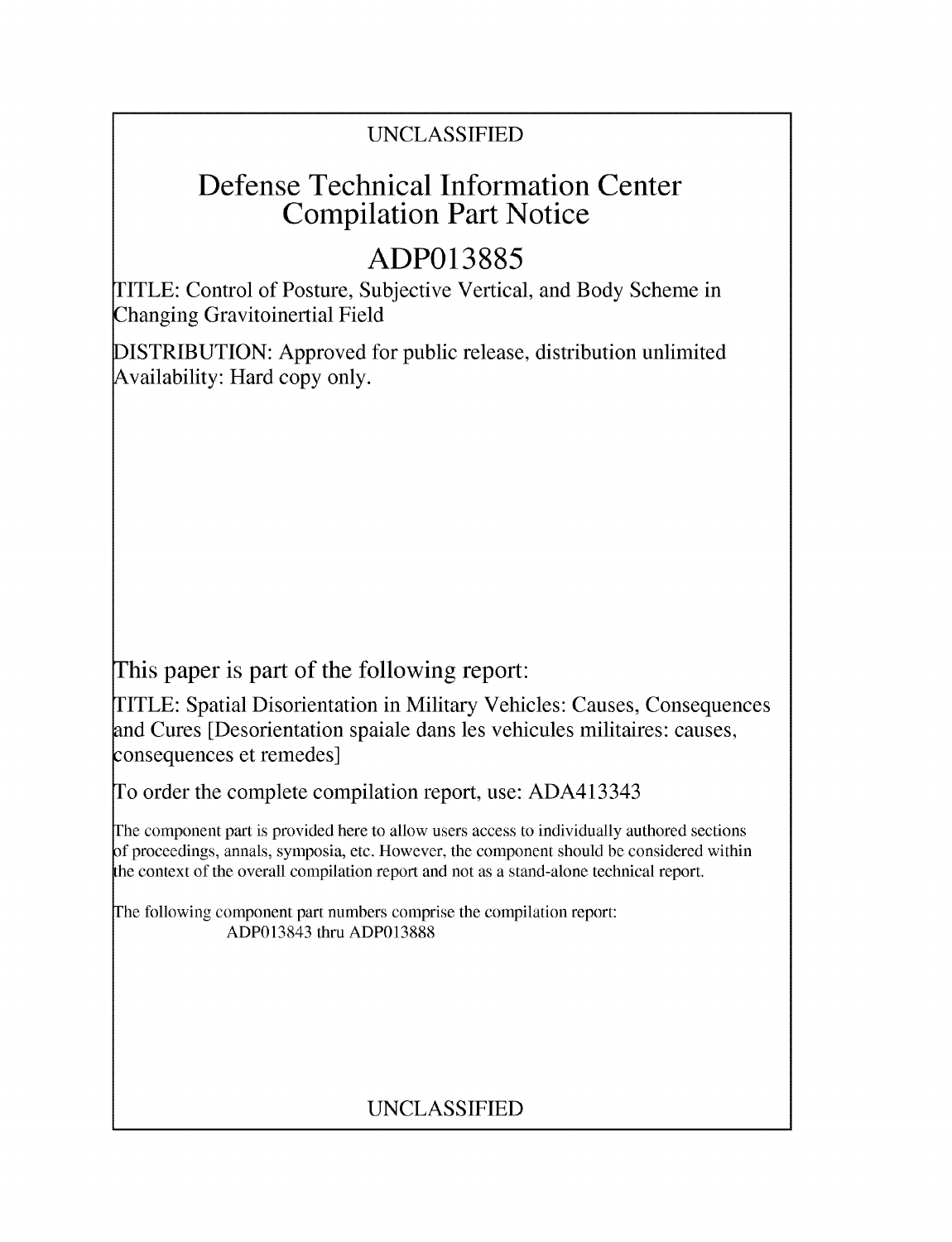### Control of Posture, Subjective Vertical, and Body Scheme in Changing Gravitoinertial Field

Frédéric Sares Jean-Pierre Menu Omar Merhi, Ph.D Student Alain Montmayeur, MD, Ph.D<br>
Christophe Bourdin, Ph.D<br>
Institut de Médecine Navale **Christophe Bourdin, Ph.D 11. Institut de Médecine Navale Gabriel Gauthier. M., Ph.D 1. Institut de Médecine Navale Gabriel Gauthier.** Gabriel Gauthier, M., Ph.D Laboratoire Mouvement & Perception BP **610** Faculté des Sciences du Sport 83 800 Toulon - Naval 163, av. de Luminy, CP 910 France 13 288 Marseille cedex 09 France

#### Summary

Spatial disorientation associated to decrease of sensorimotor performance may result in observers evolving in changing gravitoinertial field as created in aircrafts and other high dynamics modern vehicles. We have investigated the influence of body support orientation on the perception of egocentric and exocentric reference frames in 8 observers standing 80 cm off-center on a platform rotating at 120 deg.s<sup>-1</sup>. Standing support was either a fixed horizontal board or a swinging pendulum. The perceptive task consisted in adjusting the orientation of a visual rod to indicate geocentric (subjective vertical (SV) and horizontal (SH)) and egocentric (head, trunk and platform orientations) references. Subjects' head and trunk, as well as rod orientations, were recorded with electromagnetic sensors (Polhemus Fastrack). The platform was equipped with sensors providing heel and toe vertical and lateral forces from both feet. Platform motion (when allowed to rotated in the swinging pendulum condition) was recorded with a potentiometer. We analyzed body postural reactions and compared veridical and perceived orientations in the two body support conditions. In the horizontal platform condition, to compensate the mechanical constraints caused by the centrifugal force, subjects leaned toward the axis of rotation adopting a hyperbolic body shape. Head was aligned with the gravitoinertial force. SH was not sensed as orthogonal to the SV. Foot pressure (vertical and lateral components) was higher under the outer than under the inner foot. In the swinging pendulum condition, SV and body were aligned with the gravitoinertial vector. SH and SV were orthogonal. Foot pressure was the same under both feet. In both conditions, head and body orientations were overestimated. The data suggest that, as the gravitoinertial vector evolves, the vestibular system induces compensatory postural adjustments. The hyperbolic body shape is thought to be due to body multisegmental coordination. Other postural adjustments, thought to be neither of vestibular nor of visual origin, occur to keep the projection of the combined forces in the body support area. Although observers provided erroneous cognitive answers, they maintained postural balance in both conditions suggesting sensorimotor control to be independent of posture

#### Introduction

related cognitive processes.

Mechanisms which govern the control of posture are still misunderstood. The human erect posture serves two main functions (Massion, 1994): on the one hand, posture counteracts the action of gravity by maintaining the body center of mass projection inside the supporting surface. On the other hand, posture constitutes an egocentric reference for perception and action, which partly depends on gravity, seen as a geocentric reference.

Human activities evolve under the influence of the gravitational field. Self generated movements as well as movements which human beings are submitted to (acceleration in vehicles, bends...) mainly product inertial and Coriolis forces. Inertial forces combine with gravity and generate gravitoinertial changes. To maintain balance during gravitoinertial changes, the axis linking the body center of pressure with the body center of mass must be kept aligned with the gravitoinertial vector. The gravitoinertial vector becomes then the new geocentric reference which must be used to maintain posture, instead of gravity.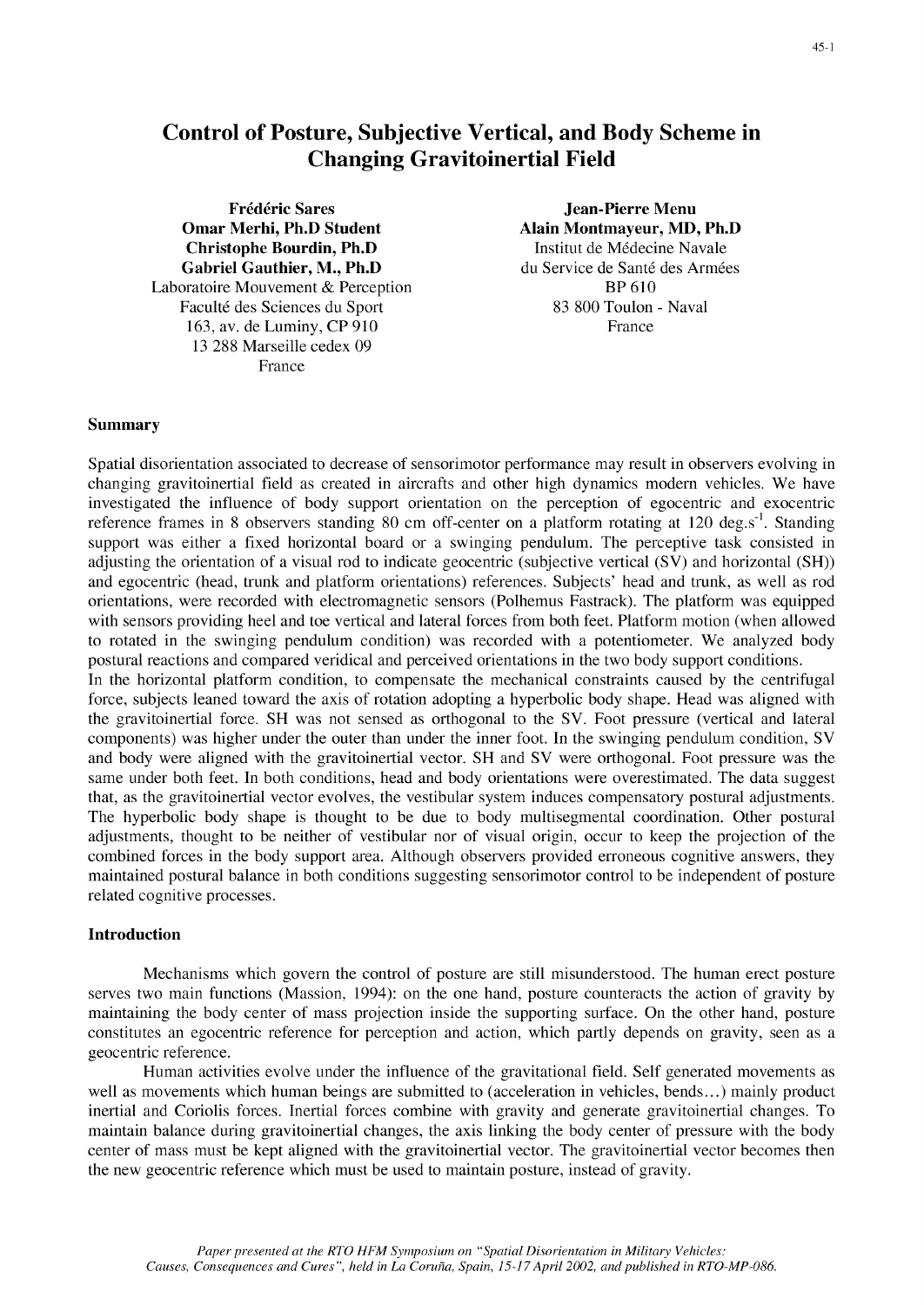Several sensory information contribute to the control of posture (visual, proprioceptive, tactile, and vestibular information). But spatial disorientation generally occurs when subjects are deprived of visual references. Without any visual information, the control of posture mainly relies on a vestibular-somesthetic interaction (Mergner & Rosemeier, 1998). This vestibular-somesthetic interaction also participate to awareness perception of space and body orientation. The gravitoinertial vector direction and the support orientation constitute two major parameters of the environment constraints for postural control in darkness. Indeed gravitoinertial vector direction and body support orientation directly act on sensory inputs by modifying the ground reaction forces direction. It follows that, in this context, posture as well as perception would be modified.

The purpose of the present study was to determine the role of the support orientation in posture and perception when the gravitoinertial field is modified. We used a rotating platform to modify the gravitoinertial field. Two kinds of support were use: a fixed horizontal support (presenting discongruent sensory information during rotation) and a free pendulum support which tilted with the gravitoinertial vector (GIV) so that the support orientation was always approximately perpendicular to the GIV during rotation (sensory information were congruent).

#### **Methods**

#### *Subjects*

Eight healthy male subjects without vestibular or balance problem took part in the experiment (mean age : 24.12 **±** 1.6 years old, mean weight : 71.62 **±** 4.40 kg, mean height: 178.73 **±** 2.44 cm). They gave informed consent to participate to this study.

#### *Procedure and task*

The experiment took place in darkness. Subject were standing head-front on a rotating platform, 80 cm from its vertical rotation axis (Fig. 1). A luminous rod was placed at eye level in front of the observer. Rod orientation could be adjusted by means of a joystick held manually. The behavioral task was to maintain postural equilibrium during platform rotation. The cognitive task consisted in adjusting the luminous rod to successively provide readings of 1- subjective vertical, 2- perceived body orientation, 3- perceived head orientation, 4- subjective horizontal and 5-perceived platform orientation.

The cognitive task was performed before, during, and after rotation on either a horizontal support, fixed with respect to the rotating shaft (Fixed condition) or on a pendulum support free to oscillate about a sagittal axis (Free condition), placed 30 cm above the subject's center of mass.

Subjects performed the tasks first when the platform was still motionless then when the platform was set into motion. During the acceleration phase which lasted 90 s and carried the platform at  $120^{\circ}$ .s<sup>-1</sup> (GIV was then tilted by 19.7<sup>o</sup>), subjects were only asked to maintain their equilibrium. During the constant velocity phase which lasted 240s, subjects were asked to perform the cognitive task, starting 60s after the platform reached constant velocity (that is after semicircular canals returned to their resting state). Subjects' task was again to maintain equilibrium during the 90s deceleration phase. A final cognitive task was then executed 60s after the platform was stopped. Subjects were submitted to 4 rotation sequences for each support condition.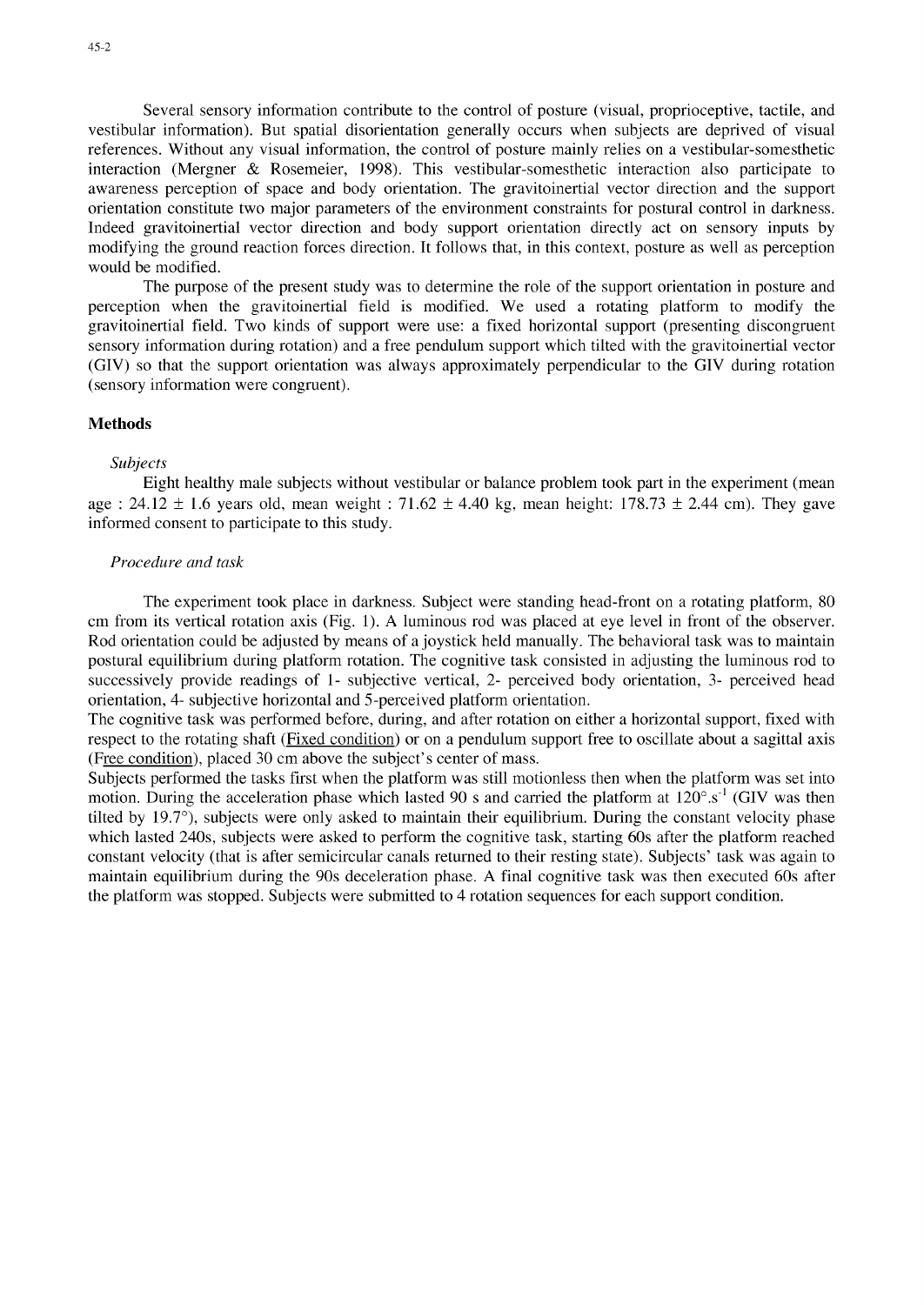

Fixed noticed<br>Fig. 1: Back view of a subject standing off-center on the rotating platform in the two experimental support conditions during rotation at constant velocity. Left drawing illustrates the fixed horizontal support condition and right drawing illustrates the free<br>pendulum support condition.

#### Behavioral recordings

 $\alpha$  strain gauge posturograph was used to monotor vertical and lateral forces applied under the theorem the theorem the theorem the theorem the theorem the theorem the theorem the theorem the theorem the theorem the theo A strain gauge posturograph was used to monitor vertical and lateral forces applied under the subject's front and back of each foot. Head, trunk, and rod orientations were monitored by means of an electromagnetic movement device (Polhemus Fastrack). A potentiometer measured the free-pendulum support orientation in space.

#### Data analysis

Mean vertical and lateral forces as well as statokinesigrams were used to describe postural strategy Mean vertical and fateral forces as well as statokinesigrams were used to describe postural strategy and stability. The gravitoinertial vector applied at head level was calculated and used as the current geocentric reference. Head, body, platform veridical orientations were compared to subjective values provided by corresponding rod orientations. An Analysis of Variance assessed the significance of the differences between the experimental conditions. A post hoc test (Newman-Keuls) showed the specific differences. Null hypothesis were rejected when probabilities were below the threshold of 0.01.

#### Results

All subjects were able to execute postural and cognitive tasks in both support conditions, although All subjects were able to execute postural and cognitive tasks in both support conditions, although they reported more difficulties to maintain postural equilibrium in the free-pendulum than in the fixedsupport condition. The data corroborate subjects' reports. Comparison of postural and perceptual data collected before and immediately after rotation showed no significant differences (p>.05) thus demonstrating no after-effect. Consequently, these results will not be further commented.

#### Postural stability and force repartition ral stability and force repartition between the two feet in the two supports reparties in the two supports of two supports of two supports of two supports of two supports of two supports of two supports of two supports of

Fig. 2 illustrates vertical and lateral forces repartition between the two feet in the two support conditions during rotation. Results showed that during the rotation, subjects used a postural strategy specific to the support. In the Fixed condition, subjects tilted their body inwards by bending the inner leg and keeping straight the outer, to compensate for the centrifugal force. Vertical forces were significantly greater under the outer foot (73.04%  $\pm$  1.5 of the whole body weight, versus 26.96%  $\pm$  1.53 under the inner foot (p<.01)). The lateral forces were also significantly greater under the external foot  $(26.3\% \pm 0.46)$  than under the internal foot  $(8.35\% \pm 0.34)$  (p<.01).

In the Free condition, subjects kept the two legs straight. Vertical forces under the feet were still significantly in the Free condition, subjects kept the two legs straight. Vertical forces under the feet were still significantly different (Mean force under the inner foot:  $55.03\% \pm 12.56$ ; the outer foot:  $44.97\% \pm 12.55$ ; p<01). Lateral forces were low under each foot but significantly greater under the inner foot  $(3.85\% \pm 0.73)$  than under the outer foot  $(1.04\% \pm 0.45)$  (p<.01).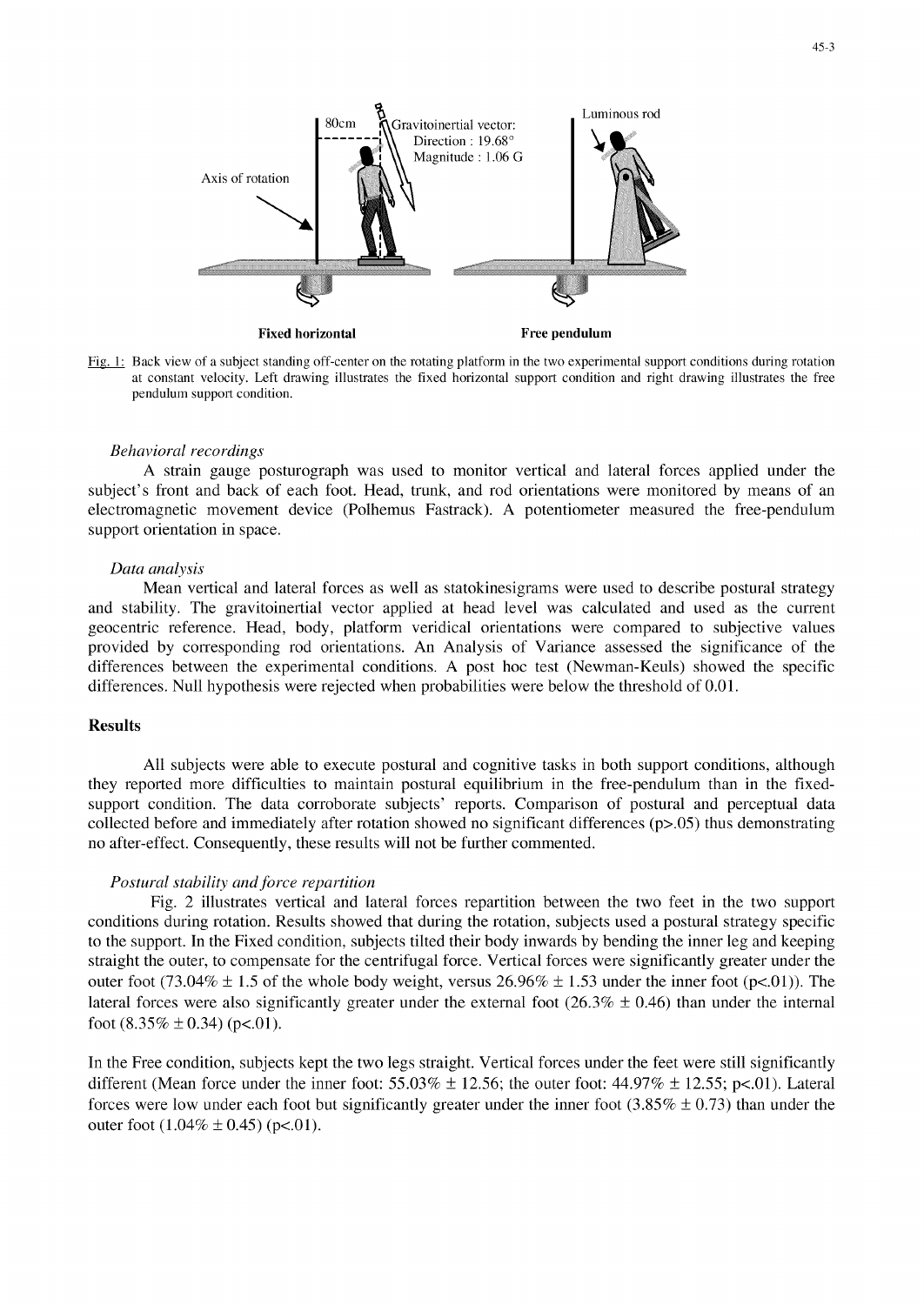

Fig. 2: Mean vertical (A) and lateral (B) forces which applied under each foot in the two support conditions during rotation. Whereas vertical forces are expressed in percentage of body weight, lateral forces are expressed in Newton.

#### *Veridical orientation versus perceived orientation*

During rotation in the Fixed condition, subjects' head tilted by  $5.59^{\circ} \pm 0.88$  inwards and was significantly different from head position before rotation ( $pc$ -01) and body tilted by 7.66°  $\pm$  4.3 inwards. The GIV acting at subjects' head level tilted by  $13.43^{\circ} \pm 0.96$  inwards. This vector was taken as the new geocentric reference to determine veridical vertical and horizontal during rotation.

Subjects perceived their head as tilted by 10.93' **±** 9.15 inwards. Moreover, they perceived their body as being tilted by 14.9' *±* 5.55 inwards. Vertical was perceived as tilted by 7.56' *±* 4.5 inwards and horizontal as tilted by  $4.7^{\circ} \pm 2.73$  inwards. Subjects perceived the platform as tilted by  $4.14^{\circ} \pm 9.15$  inwards.

The post-hoc test revealed that the GIV and the subjective vertical differed significantly  $(p<0.01)$ . Moreover, subjective horizontal significantly differed from the axis perpendicular to the GIV  $(p<.01)$ . Subjective vertical and subjective horizontal were not perpendicular in this support condition  $(p<.01)$ . In addition, subjects significantly overestimated their head and body tilts  $(p<.01)$ . However, there was no significant difference between the real and perceived platform orientations (p>.05).

During rotation in the Free condition, subjects' head and body tilted by  $19.21^{\circ} \pm 1.84$  inwards and 23.26°  $\pm$  4.7 inwards, respectively. The GIV tilted by 17.56°  $\pm$  0.91 inwards and the platform tilted by 26.7° **+** 1.18 inwards.

Subjects perceived their head and their body as tilted by  $23.28^{\circ} \pm 4.4$  inwards and by  $24.13^{\circ} \pm 2.9$  inwards, respectively. They perceived the vertical and the horizontal as tilted by  $16.1^{\circ} \pm 5.32$  and by  $15.17^{\circ} \pm 7.82$ inwards, respectively and the platform as tilted by  $23.22^{\circ} \pm 8.21$  inwards.

The ANOVA revealed that there was no significant difference between veridical and perceived values in the Free condition (F(1,29)=0.24287 ; p>.05).

Comparison of the 'perception error' (defined as the difference between veridical and perceived values, Fig. 3) in the two support conditions showed that error in estimating the geocentric reference (vertical and horizontal) was significantly lower in the Free condition  $(p<0.01)$ . In the Free condition, vertical and horizontal were perceived as being orthogonal (p>.05). Subject correctly estimated their body orientation ( $p$  $> 0.05$ ). However the head tilt was still overestimated ( $p$ < 0.01).

To summarize, during rotation in the Fixed condition, subjects underestimated the tilt of the geocentric references (gravitoinertial vertical and horizontal). In addition, they overestimated their head and body tilts. The estimation of the platform orientation was not significantly different from its actual orientation.

In the Free condition, subject correctly estimated the orientation of the geocentric references as well as platform and the body orientation, but subjects still overestimated their head tilt.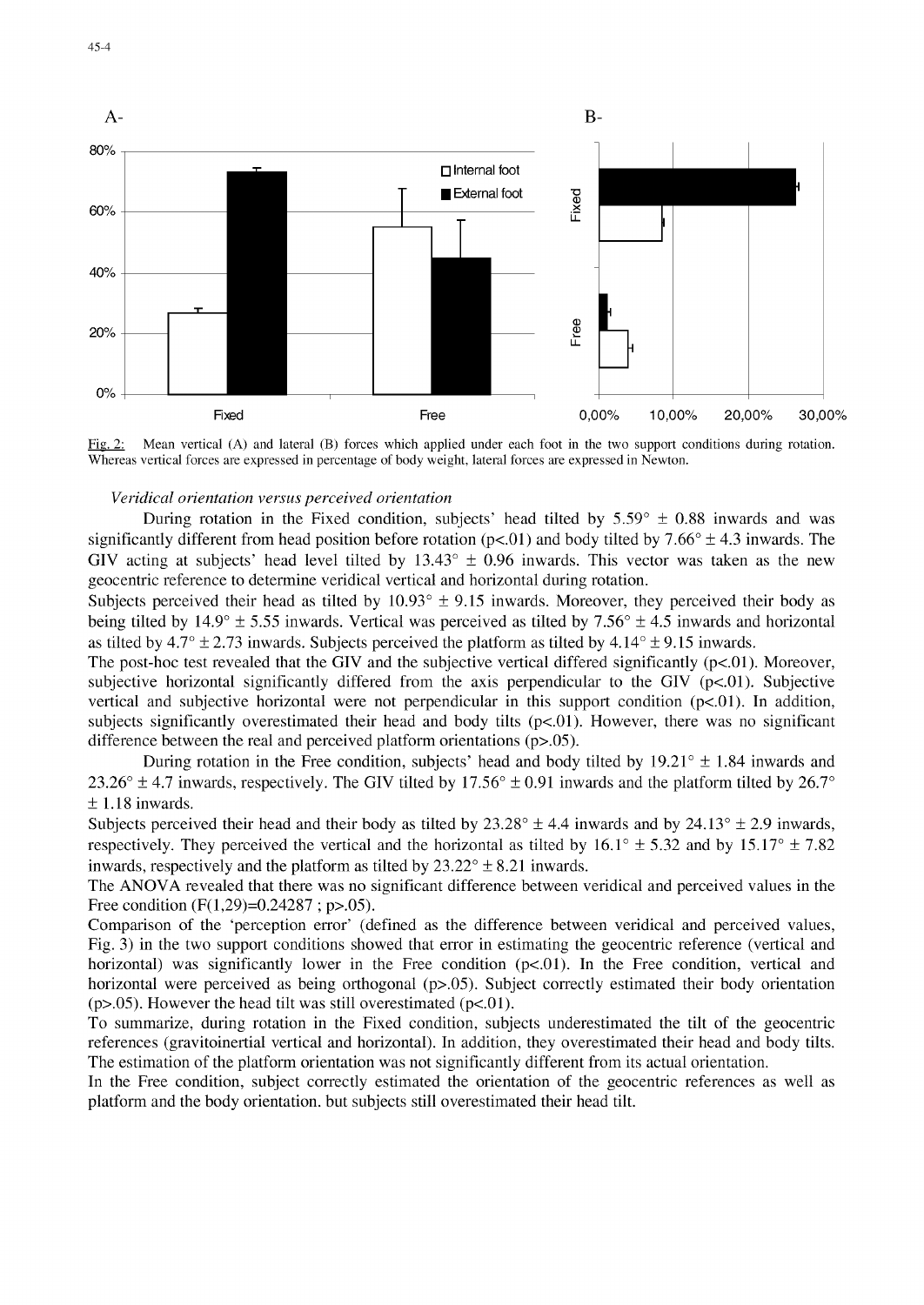

Mean values of 'perception errors' (difference between veridical and perceived reference values) for the geocentric and egocentric references in the two support conditions during rotation.

#### **Discussion**

The purpose of this study was to determine cognitive and postural responses of subjects submitted to changes in gravitoinertial forces while standing on a fixed or on a free oscillating support without any environmental visual reference. In spite of the difficulty of the task, all subjects maintained their equilibrium and performed the perceptive task during rotation.

Rotation induced no after-effect on posture and perception. Before and after rotation, subjects perceived the different references with accuracy. This result differed from what Kaufmann et al. found in 2001. Indeed, they showed that subjects, after being exposed to gravitoinertial changes during 90 minutes, reported that they felt tilted in the direction opposite to the GIV after rotation. Moreover, there was an increase in the displacement frequencies of the center of pressure. The long period of rotation as well as the higher magnitude of the GIV (1.4G) used in their experiment might explain the presence of such an after-effect.

Concerning the postural responses, subjects used two postural strategies specific to support condition. During rotation on the fixed horizontal support, subjects' inner leg was bent as outer stretched. The body curved inwards (still remaining in a sagittal plane) to ensure the antigravity function. The postural forces (vertical and lateral) were mainly applied by the outer leg. On the free pendulum support, subjects kept their two legs straight and the forces were more balanced between the two feet. Some subjects reported to have applied more force under the inner foot in order to immobilize the free pendulum against its mechanical stop. This could explain the increase in the standard deviations we observed in the latter condition.

Concerning the perceptive responses on the fixed horizontal support, geocentric references were underestimated, in particular the subjective horizontal. Subjects overestimated their body tilt as well as their head tilt. The estimation of platform orientation showed great variability. However, when subjects were standing on the free pendulum support, they perceived geocentric values as well as body orientation with more accuracy. Riccio et al. (1992) found similar results for the perception of vertical by dissociating the orientation of the gravitoinertial forces from the orientation of the ground reaction forces, with the RATS (Roll-Axis Tracking simulator). Indeed, they found that the orientation of the subjective vertical depended on both gravitoinertial force direction and ground reaction forces direction needed to control balance. Our results allow us not only to extend the influence of the force orientation to the geocentric references (subjective vertical and horizontal), but also to show that ground reaction forces seem to influence more the subjective horizontal than the subjective vertical. Our results suggest that the visual subjective horizontal is not likely to be inferred from the visual subjective vertical but would depend more on the interaction between body and support. On this point of view, the congruence between sensory information become a major component to perceive the geocentric references as orthogonal. Thus, support orientation played an